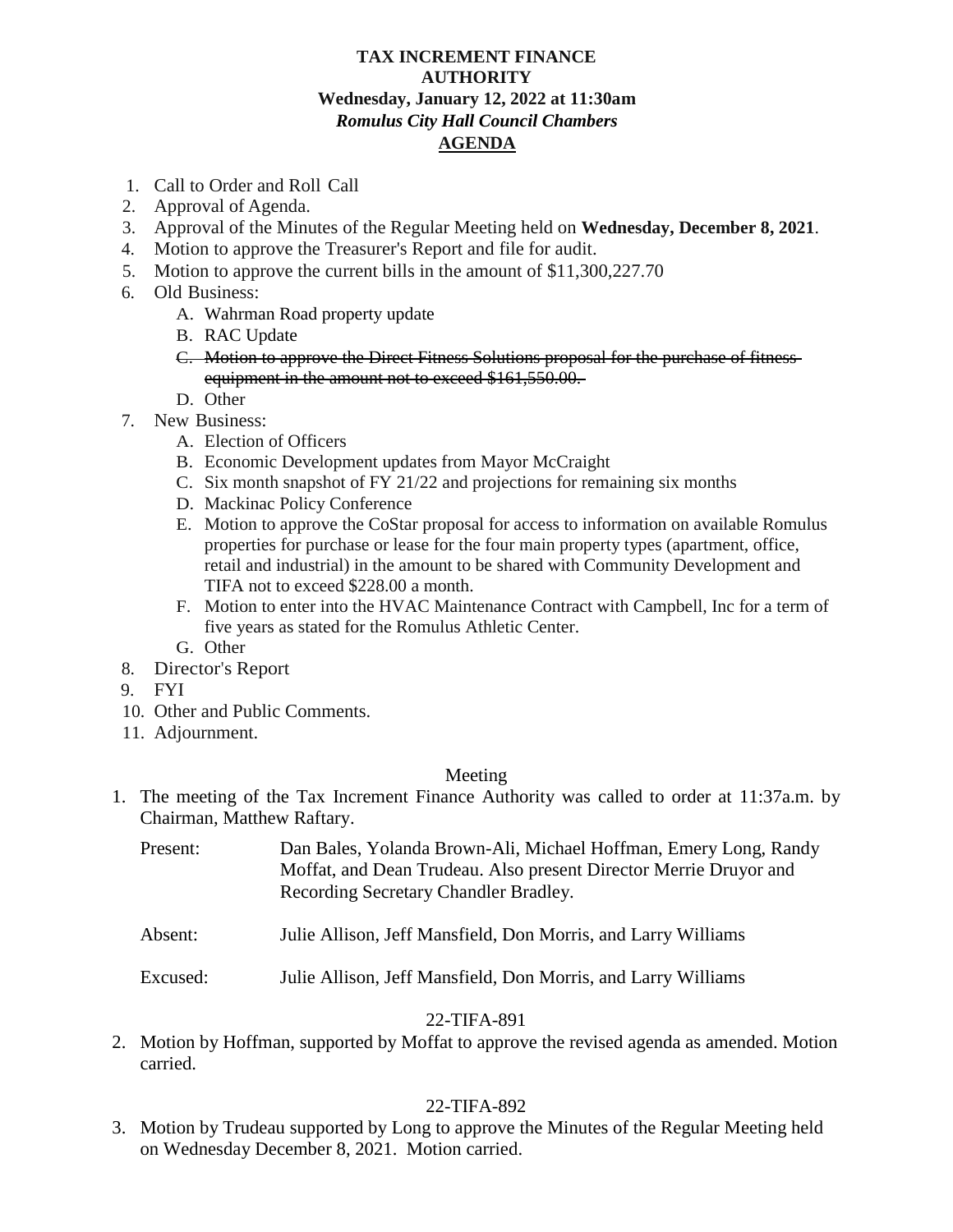TIFA Meeting January 12, 2022 Page 2

## 22-TIFA-893

4. Motion by Moffat, supported by Hoffman to approve the Treasurer's Report in the amount of \$11,300,227.70, and file for audit. Motion carried.

## 22-TIFA-894

- 5. Motion by Trudeau, supported by Brown-Ali to approve the current bills in the amount of \$55,022.65 Motion carried.
- 6. Director Druyor updated the board on the Wahrman Road property.
- 6B. Louis Lombardo from the RAC was present to provide an update on the facilty.

## 22-TIFA-895

- 7. Motion by Bales, supported by Brown-Ali to keep the appointment of Matthew Raftary as Chairperson, Michael Hoffman as Vice Chairperson, and Dean Truduea as Secretary. Motion carried.
- 7B. Mayor McCraight updated the board on the future renovations of the Peter Bird House. The board stated they are interested in partnering on this project.
- 7C. Director Dryour provided a six month snapshot of FY 21/22 and stated she will provide projections for remining six months at the next meeting.

## 22-TIFA-896

7D. Motion by Trudeau, supported by Moffat for Mayor McCriaght to attend the Mackinac Policy Conference. Motion Carried.

## 22-TIFA-897

7E. Motion by Trudeau, supported by Moffat to approve the CoStar proposal for access to information on available Romulus properties for purchase or lease for the four main property types (apartment, office, retail and industrial) in the amount to be shared with Community Development and TIFA not to exceed \$228.00 a month. Motion Carried.

## 22-TIFA-898

7F. Motion by Hoffman, supported by Brown-Ali to enter into the HVAC maintenance Contract with Campbell, INC for a term of five years as stated in the HVAC Maintenance Contract for the Romulus Athletic Center. Motion Carried.

## 22-TIFA-899

- 7G. Motion by Trudeau, supported by Moffat to approve an additional \$110,000 contribution for FY 21/22 to cover a deficiat for the Romulus Athletic Center using funds from 297-728- 935.001 RAC Bldg. Operating Costs. Motion Carried.
- 7. Director updates covered under new business.
- 8. FYI no discussion
- 9. Other and Public Comment no discussion